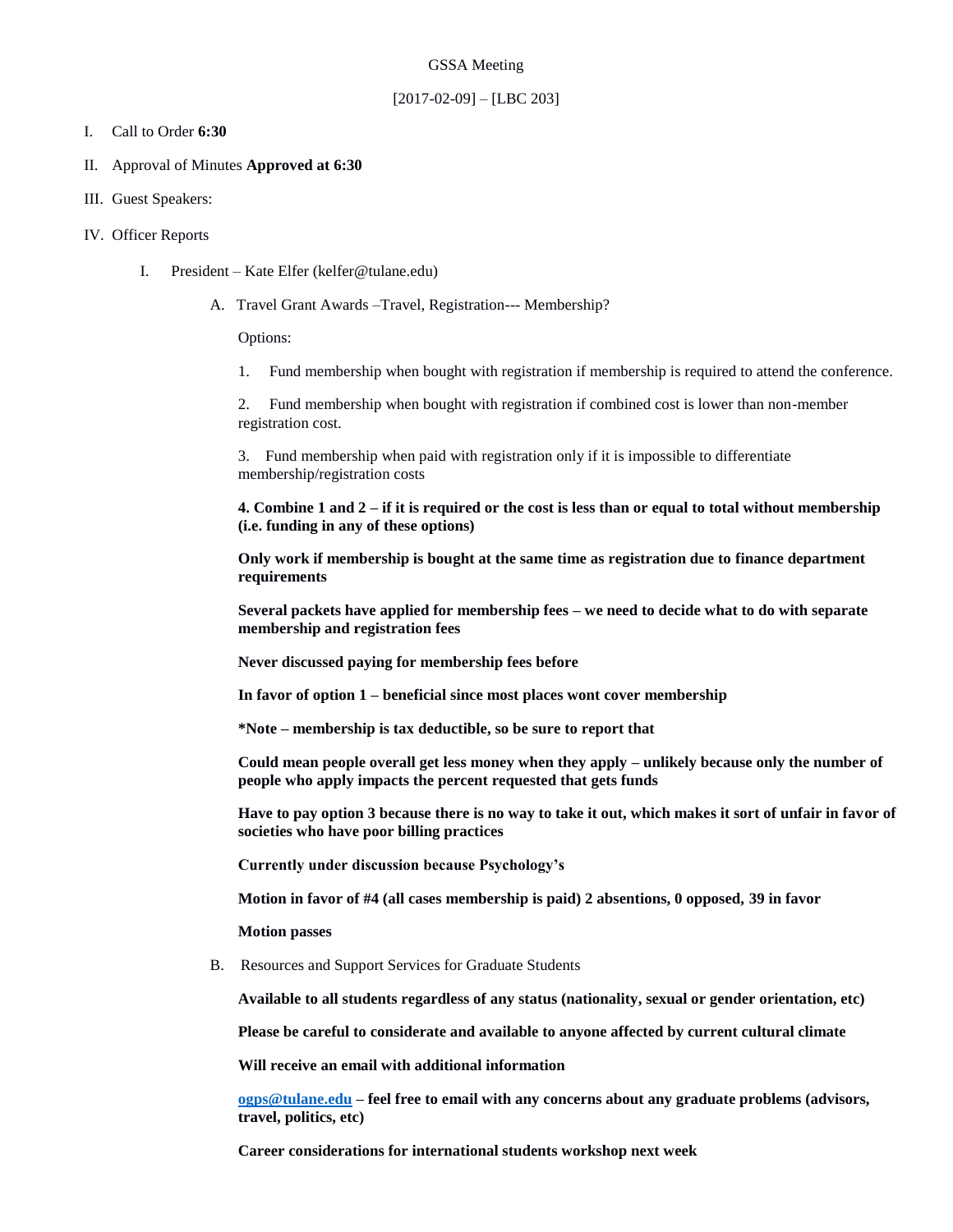**CAPS – need to pay health center fee - \$320, will do free emergency management and referrals** 

**The O – weekly lunches and monthly talks** 

**Student support services available as well as online report a concern**

**Tulane taking steps to prevent impacts and still accept students from banned countries**

**Messages from Dr. Mike Cunningham, Associate Provost for Graduate Studies and our Advisor, Dr. Mike Fitts, Student Affairs, and the other have sent messages to the entire graduate and professional student body. Remember that we are a private institution and that speaking up is the best way to be heard.** 

**1. OISS: http://cge.tulane.edu/oiss/ , OISS@tulane.edu**

**2. OGPS: OGPS@tulane.edu - Next week is a "career considerations for international students" workshop, register on www.tulane.edu/ogps ogps website**

- **3. Counseling and Psychological Services: CAPS@tulane.edu**
- **4. The "O": OMA@tulane.edu**
- **5. Student Support Services: srss@tulane.edu**
- **6. Office of Institutional Equity: OIE@tulane.edu**
- **7. Tulane Legal Assistance Program (TULAP) – TULAP @tulane.edu**
- **8. Tulane Concerns**

**Finally, as a private institution, Tulane has more autonomy than its fellow state schools. Know that our graduate admissions have always been based on the applicant, not the nationality, and that there is a special meeting for all Directors of Graduate Studies February 15th to ensure that all programs know that Tulane will admit regardless of national origin.**

C. Versatile Ph. D. Renewal - \$1,500

**Ask constituents if they use or like it**

**OGPS and Advising fund portions in combination with GSSA**

**Opinion – no one in economics uses it, have alterative job board, all information is available on free websites and versatile phd is not significantly better**

**Chem Engineering agrees, lots of jobs not applicable to them**

**Arguably – 70 people like it (repeat log in monthly), which comes out to \$20 per person, which is not much**

**CMB – its not a job board, so its more early stage professional development – early career is very hard to tell if its helpful**

**Not applicable at all times because its so diverse**

**Good for departments that want access to careers outside academia and have little exposure to those paths**

**Briana using it in her seminars is a strong endorsement**

**Neuroscience – not often used, but liked by those that do use it, better to have and not need it than need it and not have it**

**Expires in summer, OGPS cannot take on cost – if we vote against it, it will be lost**

**Motion to fund at \$1500, seconded**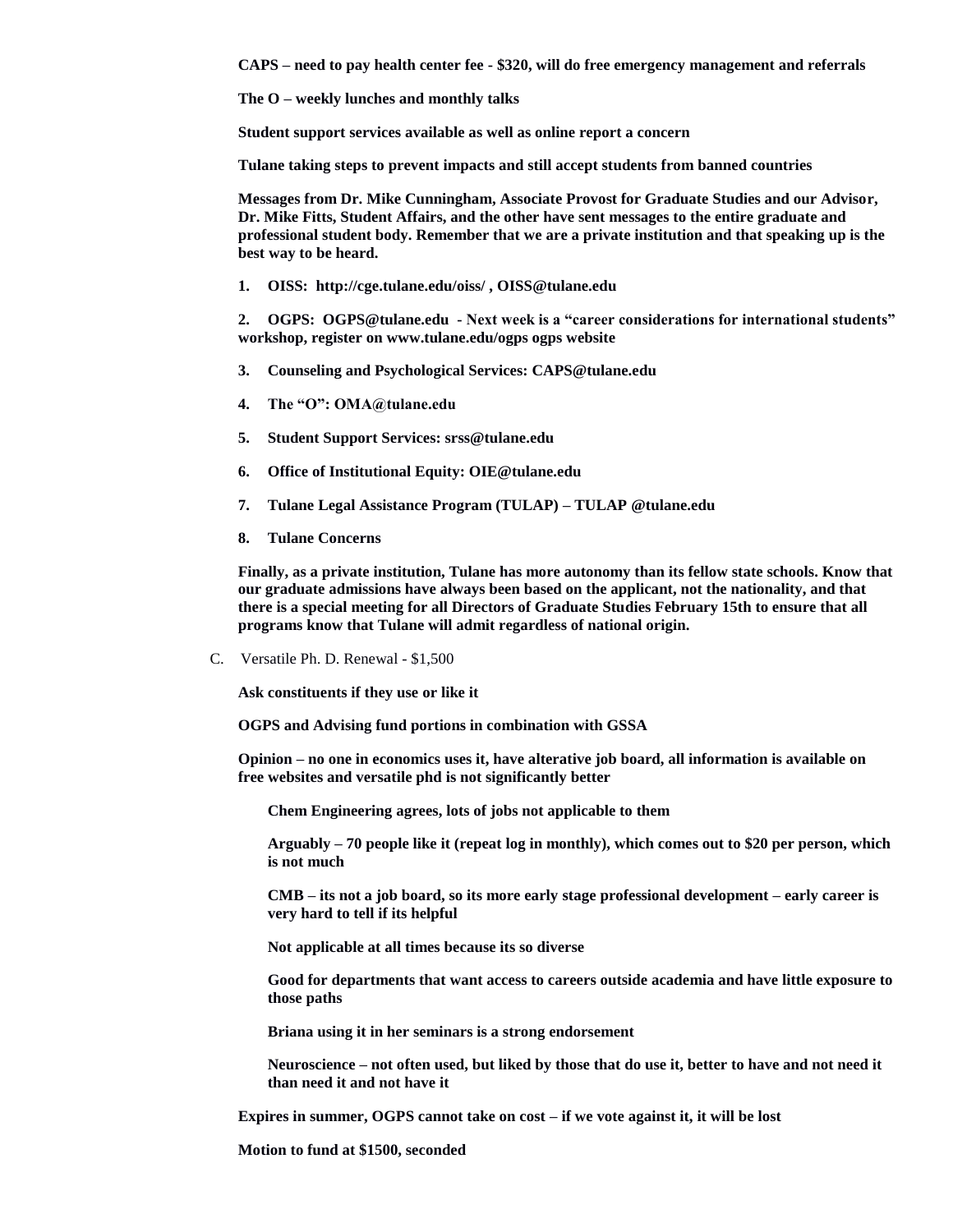#### **7 opposed, 5 abstain, 29 approve**

**Motion passes** 

D. CELT-Grad Student Research Poster Workshop

**Want us to mentor undergrads, also good for new grad students** 

**Seeking 3-5 grad students to lead poster design workshop – great for CV**

**March 6 or 16**

- III. Vice President Sam Lantz (slantz@tulane.edu)
	- A. Trivia: February 16
	- B. Rock 'N Bowl: February 8th

**John Blancher – owner has made anti-muslim comments, we will be seeking additional locations for events and in no way intended to make anyone uncomfortable**

C. Faculty Awards **accepting awards through March 8th**

**Need more letters and you get a party if your person wins**

- IV. Treasurer Paolo Suating
	- A. Estimated amount remaining pre-requests: \$3734

\*Note: Due to how the financial department is set up and how reimbursements work, it is impossible for us to know the exact amount remaining, no one has access to this

B. Event Requests

| <b>Department</b> | <b>Event Title</b>    | Date          | <b>Amount Requested</b> | <b>Expense</b> | <b>Expected</b><br><b>Attendance</b> | Per<br>person |
|-------------------|-----------------------|---------------|-------------------------|----------------|--------------------------------------|---------------|
| <b>NSIP</b>       | <b>DUNK</b> Meeting   | 10 Feb 2017   | \$60.00                 |                |                                      |               |
| <b>PHIL</b>       | Spring Meeting        | 23 Feb 2017   | \$200.00                | Food           | 25                                   | \$8.00        |
| <b>CCC</b>        | New Student Reception | 10 Mar 2017   | \$800.00                | see listing    | 100                                  | \$8.00        |
|                   |                       | <b>Total:</b> | \$1,060.00              |                |                                      |               |

**Speaker funding when needed and going unused can be shifted into event funding before spending reserve funds**

**Motion to vote on first two events (under 250) as a slate – 0 abstain/oppose, 41 approve – motion passes**

**Motion to approve slate – 0 abstin/oppose, 41 approve – motion passes**

**CCC – department exists across groups – GSSA, School of Social Work, Architecture etc**

**Social work will contribute unknown amount**

**Attendance – 37 CC students, faculty, 10 incoming students, UT Austin speaker and MSW students**

**Eligible for CEF request to match funds** 

**Uncomfortable funding event for incoming students – typically funded by departments**

**CEF form requests total fund, so if total budget is 900, and GSSA + Architecture = 900, CEF will not fund**

**Lot of money when more than half are not in CCC – most funds are going to nonGSSA students**

**Typically so far has over-requested and used whats needed rather than potentially not have enough – funds needed are unknown**

**2 weeks ago, requested \$1000 for symposium - \$200 funded, now stating that there will be some left over from**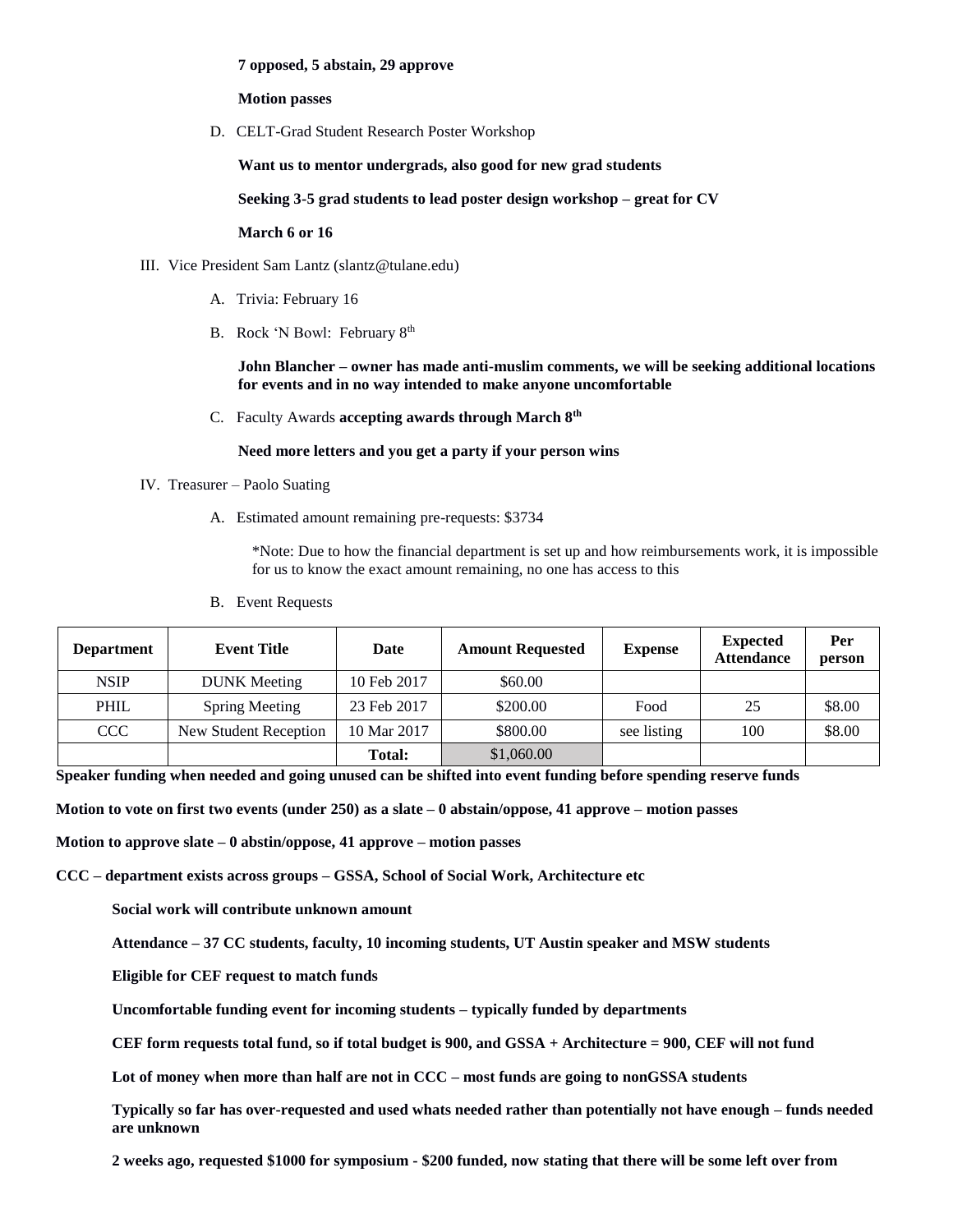**symposium to be used from here** 

**Met with Paolo and Kate previously about this, and requested more than the recommended** 

**Current budget does not account for the space, security, drinks**

**CEF for symposium last month has been submitted** 

**Trying to grow the event, haven't grown as a department, also typically do not fund faculty**

**Motion to fund event for \$250**

**Amendment to fund assuming that paperwork is submitted for CEF**

**Amendment voting: 1 opposed, 10 abstain, 30 approve**

**0 opposed, 9 abstain, 32 approve**

CCC Option A:

| BaChi Canteen                                                                                                                                                                                                                                                                                         |          |          |      |          |  |  |  |  |
|-------------------------------------------------------------------------------------------------------------------------------------------------------------------------------------------------------------------------------------------------------------------------------------------------------|----------|----------|------|----------|--|--|--|--|
|                                                                                                                                                                                                                                                                                                       | Units    | Cost     |      | Total    |  |  |  |  |
| <b>Bacos</b>                                                                                                                                                                                                                                                                                          | 80       | \$       | 3.75 | \$300.00 |  |  |  |  |
| Banh Mi                                                                                                                                                                                                                                                                                               | 100      | \$       | 5.95 | \$595.00 |  |  |  |  |
|                                                                                                                                                                                                                                                                                                       |          |          |      | \$895.00 |  |  |  |  |
|                                                                                                                                                                                                                                                                                                       |          |          |      |          |  |  |  |  |
| <b>Funding Sources</b>                                                                                                                                                                                                                                                                                |          |          |      |          |  |  |  |  |
| Architecture*                                                                                                                                                                                                                                                                                         | \$100.00 |          |      |          |  |  |  |  |
| GSSA<br>$\frac{1}{2}$ and $\frac{1}{2}$ and $\frac{1}{2}$ and $\frac{1}{2}$ and $\frac{1}{2}$ and $\frac{1}{2}$ and $\frac{1}{2}$ and $\frac{1}{2}$ and $\frac{1}{2}$ and $\frac{1}{2}$ and $\frac{1}{2}$ and $\frac{1}{2}$ and $\frac{1}{2}$ and $\frac{1}{2}$ and $\frac{1}{2}$ and $\frac{1}{2}$ a |          | \$800.00 |      |          |  |  |  |  |

\*other funds will be diverted from our Symposium funds as well

CCC Option B:

| <b>Black Swan</b>              |                |      |        |       |        |  |  |  |
|--------------------------------|----------------|------|--------|-------|--------|--|--|--|
|                                | Units          | Cost |        | Total |        |  |  |  |
| Plantain Balls<br>Coconut      | 2              | \$   | 124.00 | \$    | 248.00 |  |  |  |
| Jasmine Rice                   | $\mathfrak{D}$ | \$   | 55.00  | \$    | 110.00 |  |  |  |
| Coconut Curry                  | 2              | \$   | 89.00  | \$    | 178.00 |  |  |  |
| Chicken Wings<br>Beet & Orange | 2              | \$   | 74.00  | \$    | 148.00 |  |  |  |
| Salad                          | 3              | \$   | 55.00  | \$    | 165.00 |  |  |  |
|                                |                |      |        | \$    | 849.00 |  |  |  |
|                                |                |      |        |       |        |  |  |  |
| <b>Funding Sources</b>         |                |      |        |       |        |  |  |  |
| Architecture                   |                |      |        | S     | 100.00 |  |  |  |
| GSSA                           |                |      |        | \$    | 800.00 |  |  |  |

- V. Secretary Lydia Crawford (lcrawfo2@tulane.edu)
	- A. Linguistics Constitution

### **Attempt #2, removes problematic clauses**

**Motion to approve, seconded**